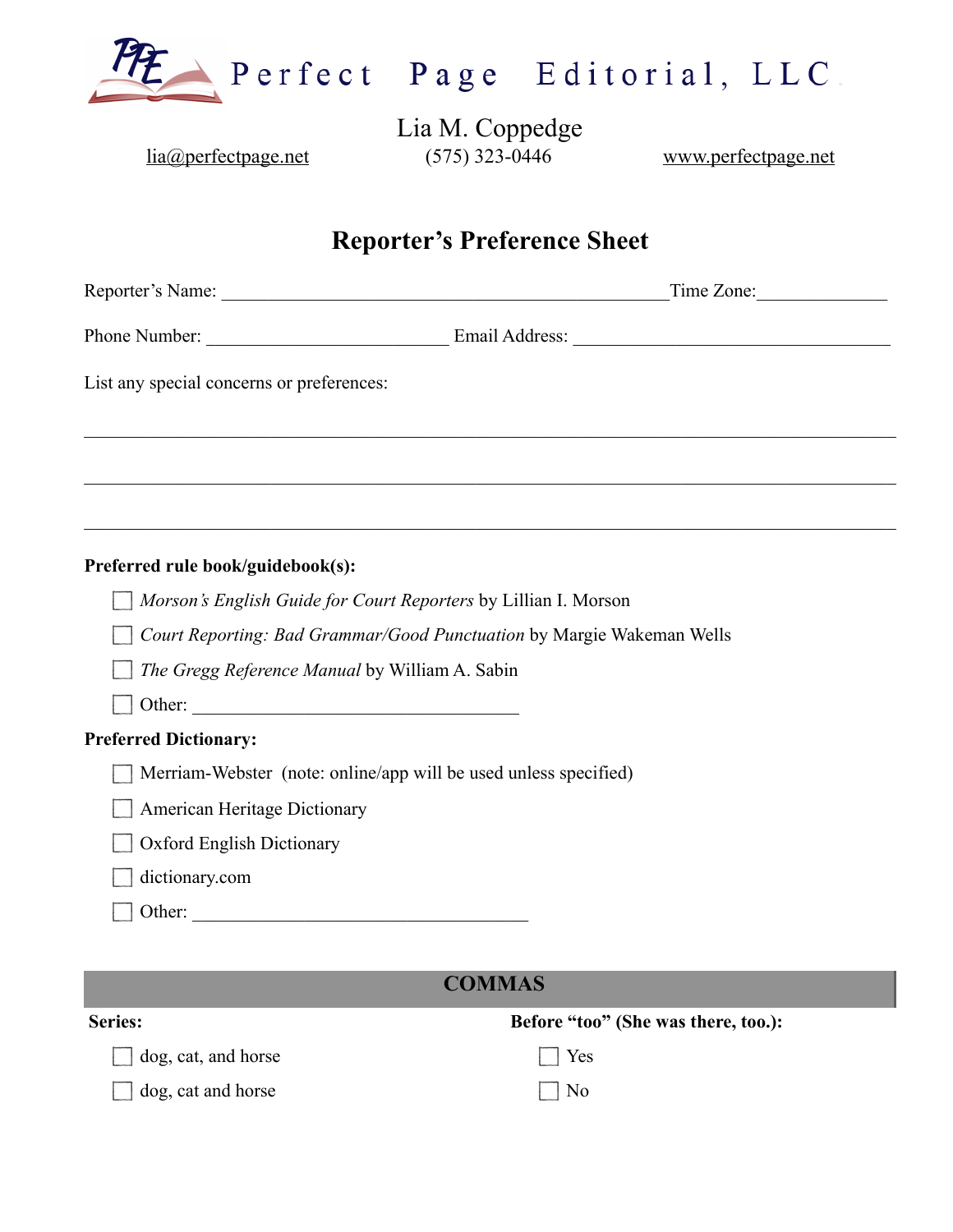|                                                                                     | <b>CAPITALIZATION</b>                      |  |  |
|-------------------------------------------------------------------------------------|--------------------------------------------|--|--|
| "Counsel" when used as direct address (Repeat that, Counsel/Tom.):                  |                                            |  |  |
| Yes                                                                                 |                                            |  |  |
| N <sub>0</sub>                                                                      |                                            |  |  |
| <b>Plaintiff/Defendant:</b>                                                         | Single-word quoted answers (I heard a loud |  |  |
| When used as direct address                                                         | "Boom.")                                   |  |  |
| When referring to the case at hand                                                  | Yes                                        |  |  |
| Never                                                                               | N <sub>0</sub>                             |  |  |
| <b>DATES</b>                                                                        |                                            |  |  |
| Hyphens or slashes (example June 25, 2018):                                         | <b>Decades:</b>                            |  |  |
| 06/25/18                                                                            | 90s                                        |  |  |
| $06 - 25 - 18$                                                                      | 90s                                        |  |  |
| When the witness is estimating the year but<br>doesn't say the decade:<br>1995 or 6 | '98'99<br>'98, '99                         |  |  |
| 1995 or '6                                                                          |                                            |  |  |
| 1995 or '06                                                                         | January 1999                               |  |  |
| 1995 or '96                                                                         | January, 1999                              |  |  |
|                                                                                     | <b>CURRENCY</b>                            |  |  |
| When "two million dollars" is said:                                                 |                                            |  |  |
| \$2 million                                                                         |                                            |  |  |
| 2 million dollars                                                                   |                                            |  |  |
| two million dollars                                                                 |                                            |  |  |
| When \$ is not mentioned on the first number, but is clearly understood:            |                                            |  |  |
| 10 or \$15                                                                          |                                            |  |  |
| \$10 or \$15 dollars                                                                |                                            |  |  |
| 10 or 15 dollars                                                                    |                                            |  |  |
|                                                                                     |                                            |  |  |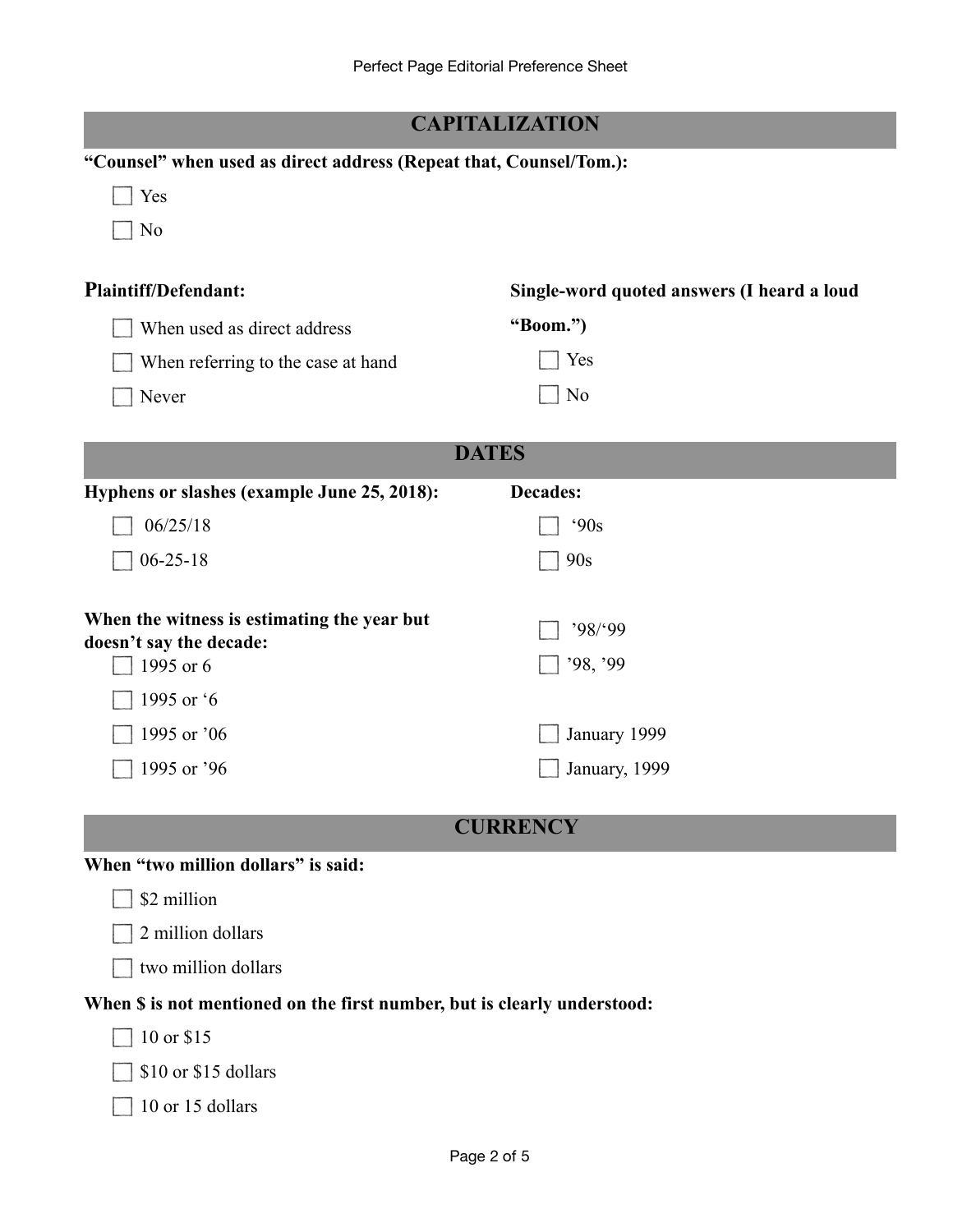## **NUMBERS**

| Write out numbers at the beginning of a<br>sentence:<br>Yes<br>N <sub>0</sub>                                                                             | Measurements always in digits, whether 1 mile<br>or 50 miles:<br>Yes<br>N <sub>0</sub> |
|-----------------------------------------------------------------------------------------------------------------------------------------------------------|----------------------------------------------------------------------------------------|
| Choose your preferences:<br>10 percent<br>ten percent                                                                                                     | <b>Exhibit/Docket/Volume Numbers:</b><br>Exhibit Number 10                             |
| 5 inches<br>five inches                                                                                                                                   | Exhibit No. 10<br><b>Exhibit Number One</b><br>Exhibit No. One<br>exhibit number one   |
| 1st grade<br>1st Grade<br>First grade<br>First Grade                                                                                                      | exhibit number 1                                                                       |
| Spoken as 3 kids, 15 men, and 16 women:<br>3 kids, 15 men, and 16 women<br>three kids, 15 men, and 16 women<br>three kids, fifteen men, and sixteen women | Page/line/section numbers, etc.:<br>Page 1<br>$\Box$<br>page 1<br>Page one<br>page one |
| Ages always in digits, whether 3 or 75:<br>Yes<br>No                                                                                                      | Page 10, Line 20<br>page 10, line 20                                                   |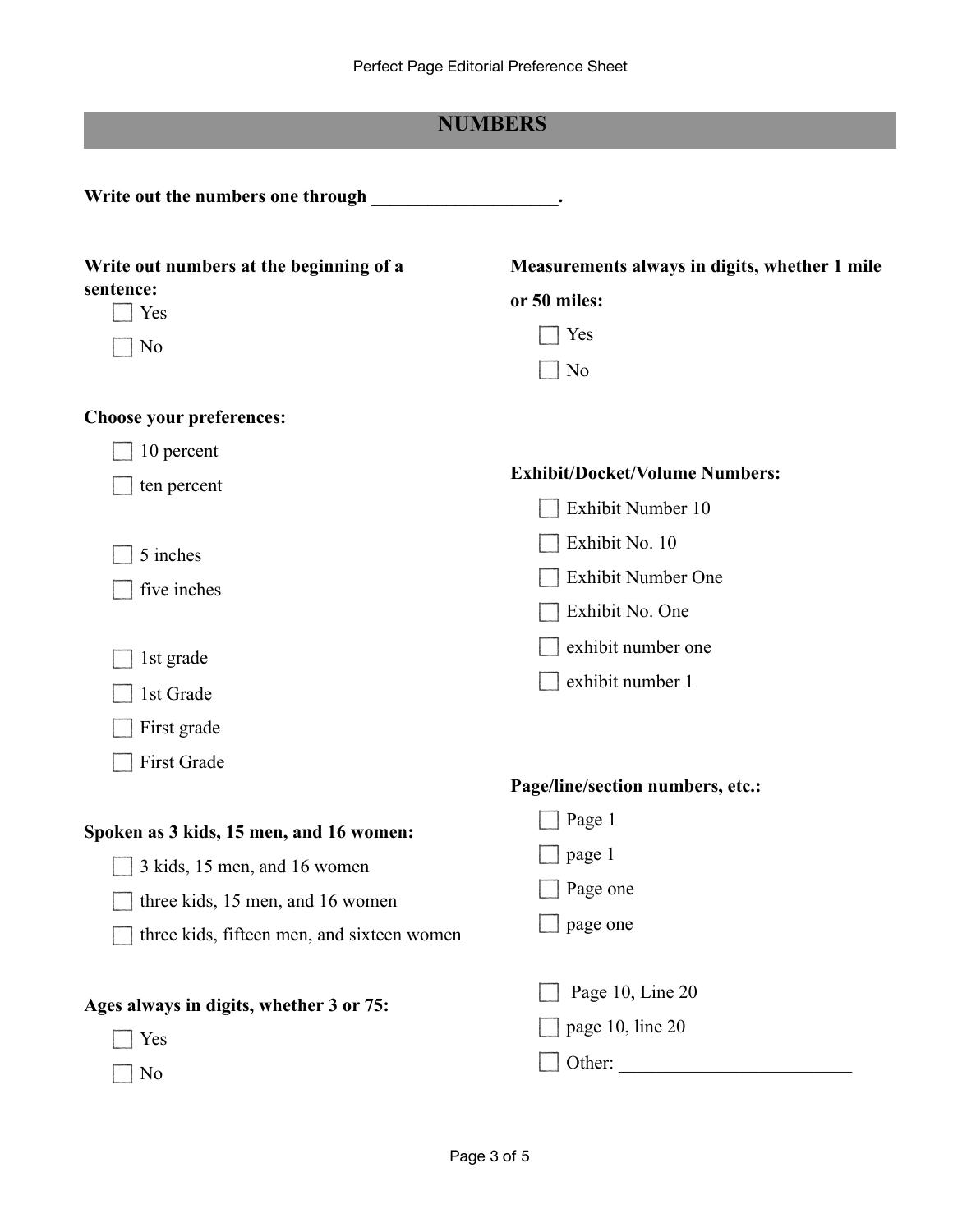| TIMES                                                                                                                                                         |                                                                                                                                                                                                              |  |
|---------------------------------------------------------------------------------------------------------------------------------------------------------------|--------------------------------------------------------------------------------------------------------------------------------------------------------------------------------------------------------------|--|
| Witness states "I was at the office by eight<br>o'clock":<br>8:00 o'clock<br>8:00<br>8 o'clock<br>eight o'clock                                               | <b>Format:</b><br>A.M. and P.M.<br>a.m. and p.m.<br>AM and PM<br>am and pm                                                                                                                                   |  |
| Witness states "I was home by six":<br>6:00<br>six<br><b>Q&amp;A and COLLOQUY</b>                                                                             |                                                                                                                                                                                                              |  |
|                                                                                                                                                               |                                                                                                                                                                                                              |  |
| "Correct" and "right" at the end of a question:<br>You are leaving tomorrow; correct?                                                                         | The words "yes" and "no":<br>Yes. I was there. No. She wasn't.                                                                                                                                               |  |
| You are leaving tomorrow, correct?                                                                                                                            | Yes, I was there. No, she wasn't.                                                                                                                                                                            |  |
| You are leaving tomorrow. Correct?                                                                                                                            |                                                                                                                                                                                                              |  |
| <b>Introductory statements:</b><br>My question is: Why did you do that?<br>$\Box$ My question is, why did you do that?<br>My question is why did you do that? | "Is that correct" and "is that right" at the end<br>of a question:<br>You are leaving tomorrow; is that correct?<br>You are leaving tomorrow, is that correct?<br>You are leaving tomorrow. Is that correct? |  |
| Possessive apostrophes when the word ends in<br>$\mathbf{``s":}$<br>Mr. Williams'<br>Mr. Williams's<br>Only use "s's" when it is said                         | When attorney resumes Q&A:<br>Q. BY MR. LAWYER: Did you say that?<br>Q. (By Mr. Lawyer) Did you say that?<br>BY MR. LAWYER:<br>Q. Did you say that?                                                          |  |